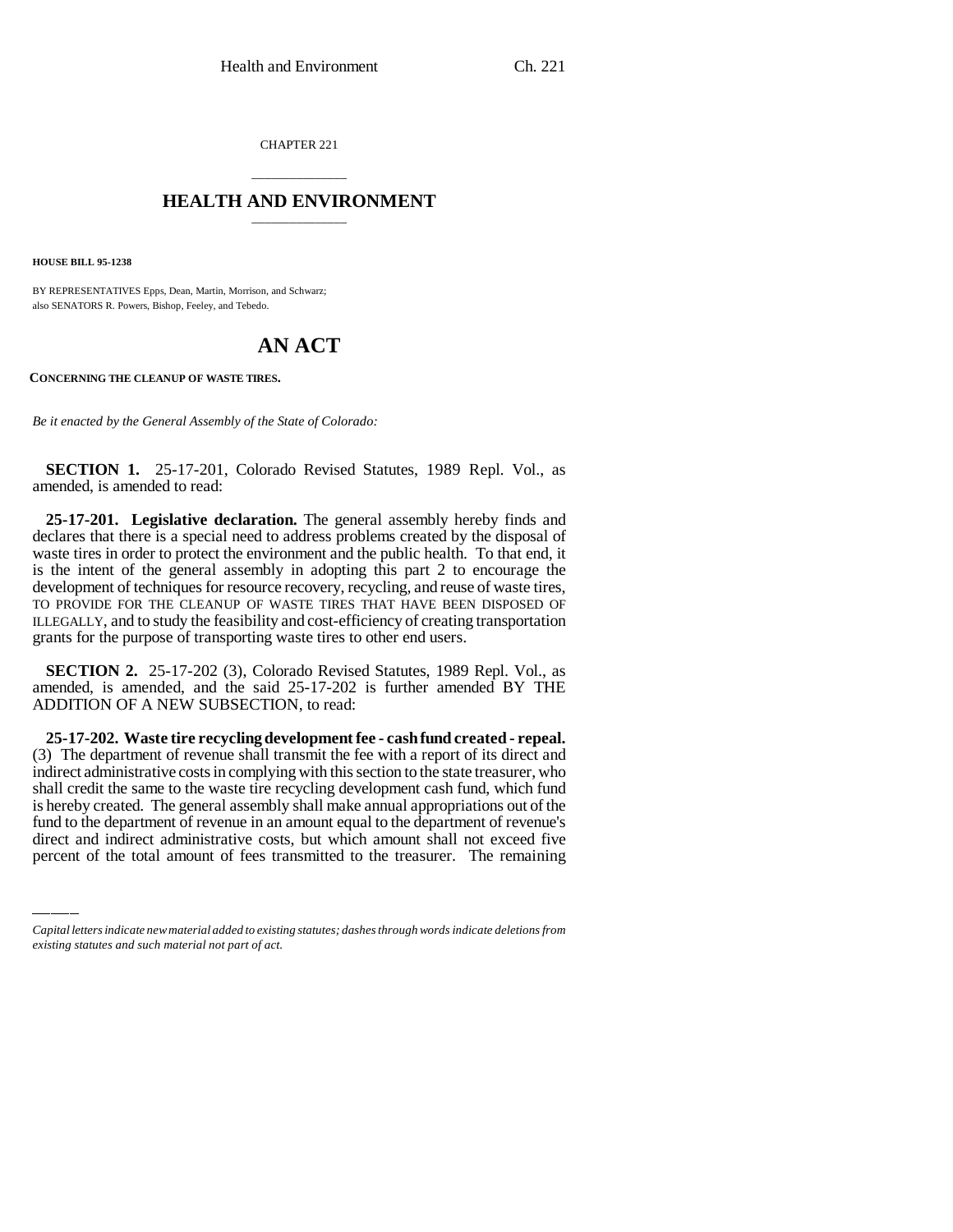### Ch. 221 Health and Environment

moneys in the fund shall be subject to annual appropriation by the general assembly to the department of local affairs for allocation to the Colorado housing and finance authority for the purposes described in section 29-4-719.1 (2) (f), C.R.S., AND TO THE DIVISION OF LOCAL GOVERNMENT FOR THE PURPOSES DESCRIBED IN SECTION 24-32-114,C.R.S. In accordance with section 24-36-114, C.R.S., all interest derived from the deposit and investment of moneys in the fund shall be credited to the general fund. At the end of any fiscal year, all unexpended and unencumbered moneys in the fund shall remain therein and shall not be credited or transferred to the general fund or any other fund.

(3.5) (a) FOR THE FISCAL YEARS COMMENCING ON AND AFTER JULY 1, 1996, MONEYS ALLOCATED TO THE DIVISION OF LOCAL GOVERNMENT PURSUANT TO SUBSECTION (3) OF THIS SECTION, LESS A PROPORTIONATE SHARE OF THE ADMINISTRATIVE COSTS OF THE DEPARTMENT OF LOCAL AFFAIRS IN ADMINISTERING THE FUNDS, SHALL CONSTITUTE NOT MORE THAN THIRTY PERCENT OF THE MONEYS APPROPRIATED TO THE DEPARTMENT OF LOCAL AFFAIRS FROM THE WASTE TIRE RECYCLING DEVELOPMENT CASH FUND.

(b) THIS SUBSECTION (3.5) IS REPEALED, EFFECTIVE UPON RECEIPT BY THE GENERAL ASSEMBLY OF A CERTIFICATION BY THE EXECUTIVE DIRECTOR OF THE DEPARTMENT OF LOCAL AFFAIRS TO THE GENERAL ASSEMBLY AND THE COLORADO HOUSING AND FINANCE AUTHORITY THAT ALL ILLEGAL WASTE TIRE DUMPS OR STORAGE FACILITIES IN THE STATE HAVE BEEN CLOSED AND THE TIRES HELD BY SUCH FACILITIES HAVE BEEN DISPOSED OF OR RECYCLED AT A STATE OR COUNTY APPROVED STORAGE, DISPOSAL, OR RECYCLING FACILITY. SUCH CERTIFICATION SHALL BE FILED WITH THE SPEAKER OF THE HOUSE OF REPRESENTATIVES AND THE PRESIDENT OF THE SENATE ON BEHALF OF THE GENERAL ASSEMBLY AND WITH THE DIRECTOR OF THE OFFICE OF LEGISLATIVE LEGAL SERVICES. ANY FUNDS REMAINING IN THE WASTE TIRE CLEANUP FUND CREATED PURSUANT TO SECTION 24-32-114,C.R.S., UPON THE REPEAL OF THIS SUBSECTION (3.5) SHALL REVERT TO THE WASTE TIRE RECYCLING DEVELOPMENT CASH FUND CREATED PURSUANT TO SUBSECTION (3) OF THIS SECTION.

**SECTION 3.** 25-17-203, Colorado Revised Statutes, 1989 Repl. Vol., as amended, is amended to read:

**25-17-203. Repeal of part.** This part 2 is repealed, effective July 1, 1998 2000.

**SECTION 4.** Part 1 of article 32 of title 24, Colorado Revised Statutes, 1988 Repl. Vol., as amended, is amended BY THE ADDITION OF A NEW SECTION to read:

**24-32-114. Cleanup of illegally disposed of waste tires - waste tire cleanup fund - assistance to counties - legislative declaration - repeal.** (1) (a) THE DIRECTOR, IN CONSULTATION WITH THE EXECUTIVE DIRECTOR OF THE DEPARTMENT OF LOCAL AFFAIRS, SHALL EXPEND MONEYS ALLOCATED TO THE DIVISION PURSUANT TO SECTION 25-17-202 (3), C.R.S., IN THE MANNER SET FORTH IN THIS SECTION TO PROVIDE FOR THE DISPOSAL OR RECYCLING OF ILLEGALLY DUMPED OR STORED WASTE TIRES AT A STATE OR COUNTY APPROVED STORAGE OR DISPOSAL FACILITY OR AT A RECYCLING FACILITY OPERATED PURSUANT TO REGULATIONS OF THE DEPARTMENT OF PUBLIC HEALTH AND ENVIRONMENT CONCERNING RECYCLING.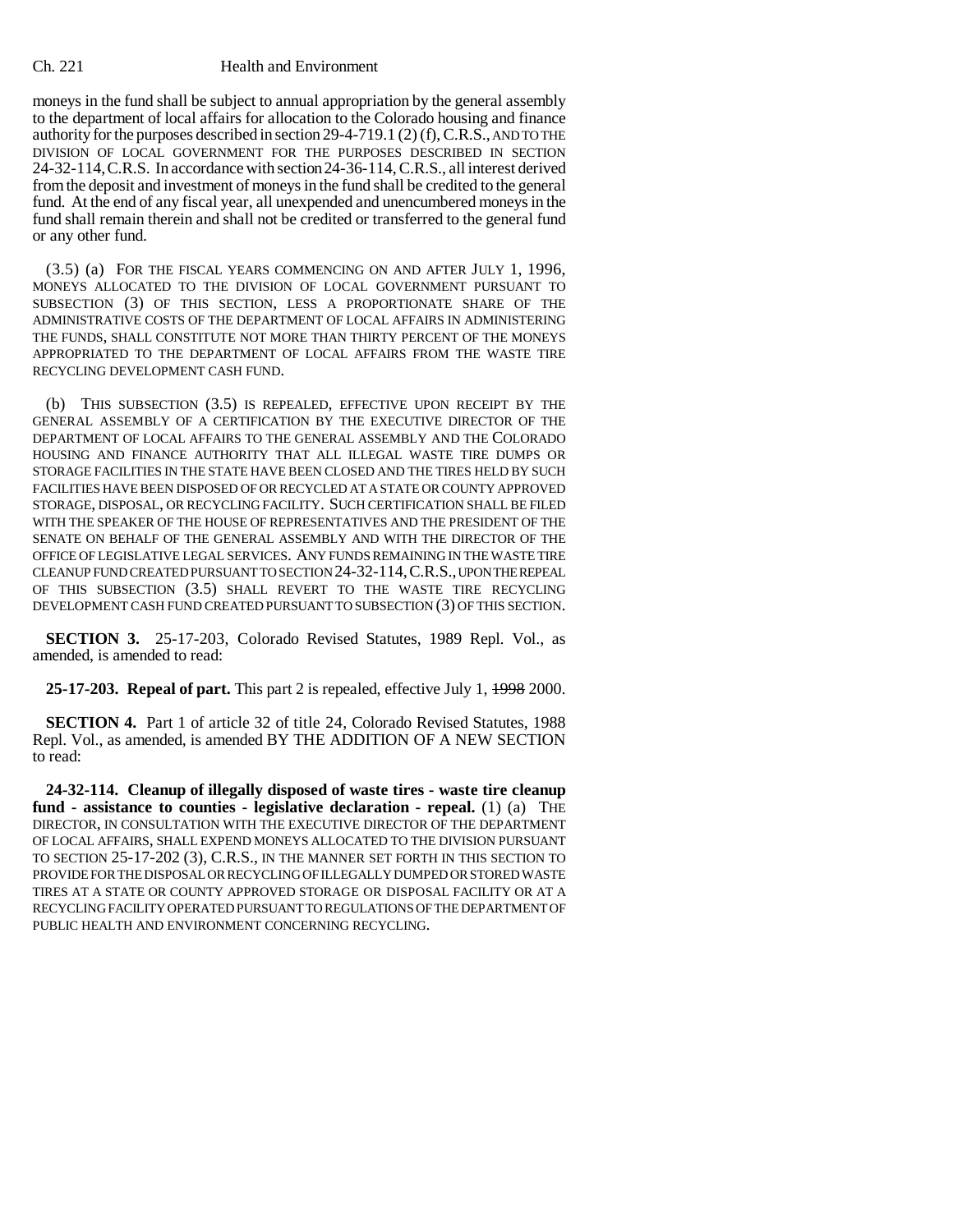(b) EXPENDITURES AUTHORIZED BY THIS SECTION MAY BE MADE IN THE FORM OF GRANTS TO COUNTIES.

(c) MONEYS APPROPRIATED FROM THE WASTE TIRE RECYCLING DEVELOPMENT CASH FUND TO THE DIVISION OF LOCAL GOVERNMENT IN ACCORDANCE WITH SECTION 25-17-202 (3), C.R.S., SHALL BE DEPOSITED IN THE WASTE TIRE CLEANUP FUND, WHICH FUND IS HEREBY CREATED IN THE STATE TREASURY, FOR USE IN ACCORDANCE WITH THIS SECTION.

(d) THE GENERAL ASSEMBLY HEREBY FINDS AND DECLARES THAT THE WASTE TIRE CLEANUP PROGRAM IS A NEW STATE PROGRAM AND THAT ADMINISTRATION OF THE PROGRAM REQUIRES SERVICES OF A SPECIALIZED, TECHNICAL NATURE THAT ARE NOT AVAILABLE WITHIN THE STATE PERSONNEL SYSTEM. THE DIRECTOR IS THEREFORE AUTHORIZED TO CONTRACT WITH A PRIVATE PERSON, CORPORATION, OR ENTITY FOR THE ADMINISTRATION OF THE WASTE TIRE CLEANUP PROGRAM DESCRIBED IN THIS SECTION IF THE CONTRACT OTHERWISE COMPLIES WITH PART 5 OF ARTICLE 50 OF THIS TITLE CONCERNING CONTRACTS FOR PERSONAL SERVICES.

(2) IN PROVIDING ASSISTANCE TO COUNTIES PURSUANT TO THIS SECTION, THE DIRECTOR SHALL GIVE PRIMARY CONSIDERATION TO THE NUMBER OF ILLEGAL WASTE TIRE DUMPS OR STORAGE FACILITIES IN EACH COUNTY AND WHETHER FACILITIES ARE AVAILABLE TO RECYCLE SUCH WASTE TIRES.

(3) (a) GRANTS MADE TO COUNTIES PURSUANT TO THIS SECTION SHALL BE USED SOLELY FOR THE REMOVAL OF WASTE TIRES FROM ILLEGAL DUMPS AND STORAGE FACILITIES WITHIN THE COUNTIES AND FOR DISPOSAL OR RECYCLING OF THE REMOVED TIRES AT A STATE OR COUNTY APPROVED STORAGE, DISPOSAL, OR RECYCLING FACILITY.

(b) COUNTIES RECEIVING GRANTS PURSUANT TO THIS SECTION MAY USE SUCH GRANTS TO FUND THE REMOVAL AND DISPOSAL OR RECYCLING OF WASTE TIRES WITH COUNTY PERSONNEL OR MAY CONTRACT WITH PRIVATE ENTITIES OR OTHER LOCAL GOVERNMENTS FOR SUCH ACTIVITIES, IF SUCH CONTRACTS ARE OTHERWISE IN ACCORDANCE WITH LAW.

(c) IN AWARDING CONTRACTS FOR SERVICES PURSUANT TO THIS SECTION, A COUNTY MAY GIVE PREFERENTIAL BIDDING TREATMENT TO INDIVIDUALS OR ENTITIES THAT WILL RECYCLE, PURSUANT TO REGULATIONS OF THE DEPARTMENT OF PUBLIC HEALTH AND ENVIRONMENT CONCERNING RECYCLING, AND REUSE, RATHER THAN DISPOSE OF, THE WASTE TIRES.

(d) THE GENERAL ASSEMBLY HEREBY FINDS AND DECLARES THAT IT IS THE POLICY OF THIS STATE TO PURSUE PROPOSALS FOR RECYCLING WASTE TIRES, IN LIEU OF STORAGE OR LANDFILL DISPOSAL, WHENEVER FEASIBLE.

(4) NO LATER THAN JANUARY 1, 1997, AND BIENNIALLY THEREAFTER, EACH COUNTY IN THE STATE THAT HAS RECEIVED FUNDS PURSUANT TO THIS SECTION SHALL SUBMIT A REPORT TO THE DIRECTOR AND TO THE GENERAL ASSEMBLY CONCERNING THE QUANTITY, EXPRESSED IN WEIGHT OR AS A NUMBER, OF TIRES REMOVED FROM ILLEGAL DUMPS OR STORAGE FACILITIES IN THE COUNTY AND DISPOSED OF AT APPROVED FACILITIES; THE METHOD IN WHICH SUCH DISPOSAL WAS ACCOMPLISHED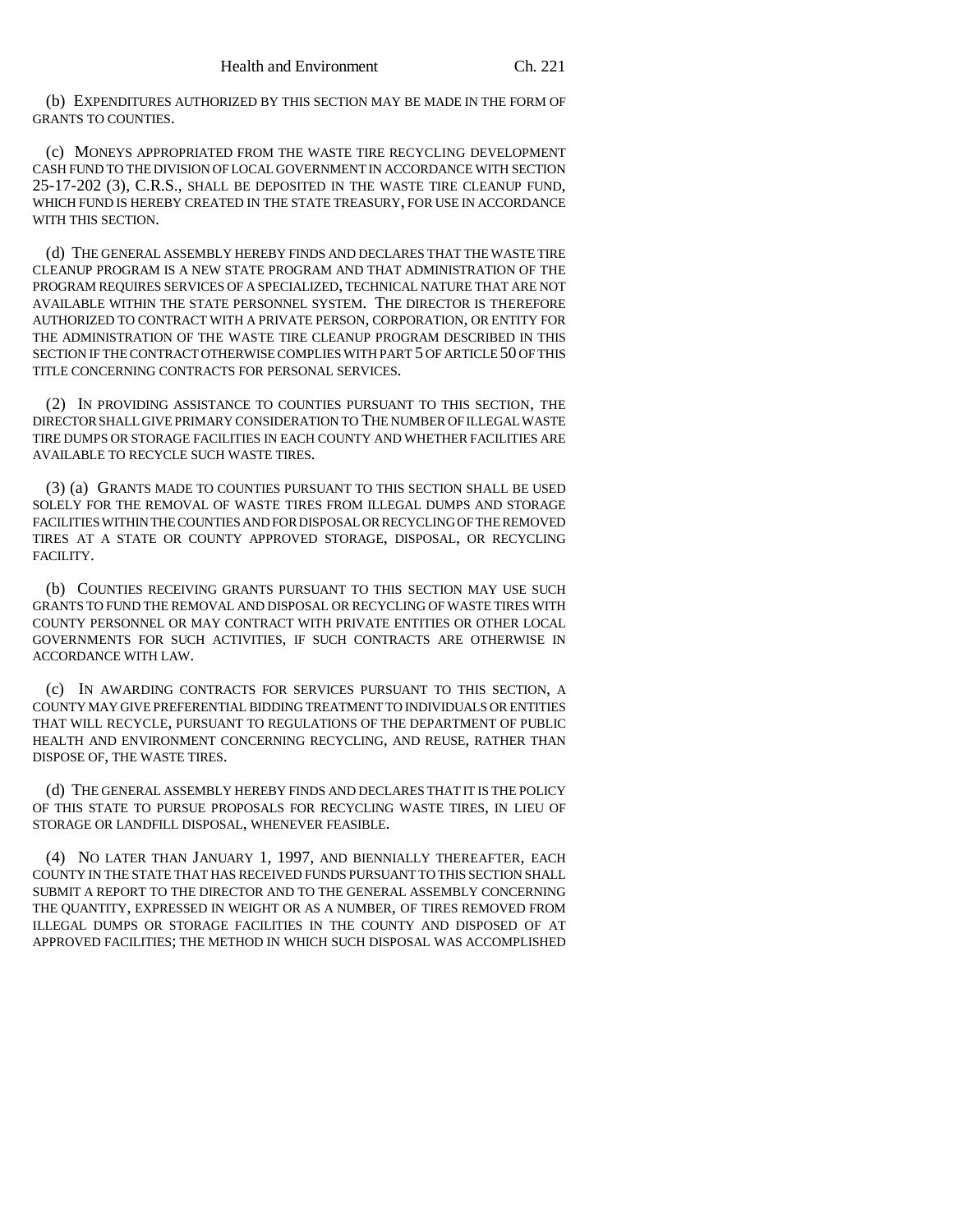#### Ch. 221 Health and Environment

AND THE METHOD OF RECYCLING, IF ANY; AND, THE QUANTITY OF TIRES IN THE COUNTY REMAINING TO BE DISPOSED OF OR RECYCLED IN FUTURE YEARS.

(5) NO LATER THAN JANUARY 1, 1999, THE DIRECTOR SHALL SUBMIT A REPORT TO THE GENERAL ASSEMBLY CONCERNING THE FOLLOWING:

(a) EXPENDITURES MADE PURSUANT TO THIS SECTION;

(b) THE STATUS OF WASTE TIRE DISPOSAL AND RECYCLING ACTIVITIES PURSUANT TO THIS SECTION;

(c) THE STATUS OF ILLEGAL WASTE TIRE DUMPING OR STORAGE FACILITIES BY COUNTY;

(d) THE AMOUNT OF TIRES RECYCLED, EXPRESSED IN WEIGHT OR AS A NUMBER OF TIRES; AND

(e) THE COST-EFFECTIVENESS OF MAKING GRANTS PURSUANT TO THIS SECTION FOR THE PROPER DISPOSAL OF WASTE TIRES.

(6) WHEN THE EXECUTIVE DIRECTOR OF THE DEPARTMENT OF LOCAL AFFAIRS DETERMINES THAT ALL ILLEGAL WASTE TIRE DUMPS AND STORAGE FACILITIES IN THE STATE HAVE BEEN CLOSED AND THE TIRES HELD BY SUCH FACILITIES HAVE BEEN DISPOSED OF OR RECYCLED AT A STATE OR COUNTY APPROVED STORAGE, DISPOSAL, OR RECYCLING FACILITY, THE DIRECTOR SHALL CERTIFY THAT FACT TO THE GENERAL ASSEMBLY AND THE COLORADO HOUSING AND FINANCE AUTHORITY.CERTIFICATION SHALL BE AS PRESCRIBED IN SECTION 25-17-202 (3.5) (b), C.R.S.

(7) THIS SECTION IS REPEALED, EFFECTIVE UPON RECEIPT BY THE GENERAL ASSEMBLY OF THE CERTIFICATION DESCRIBED IN SUBSECTION (6) OF THIS SECTION.

**SECTION 5.** 29-4-719.1 (2) (f) (I) (E), (2) (f) (II), (2) (f) (III), (2) (f) (IV), and (2) (f) (V), Colorado Revised Statutes, 1986 Repl. Vol., as amended, are amended to read:

**29-4-719.1. Economic development fund - repeal.** (2) Moneys held in the economic development fund shall be expended by the authority for the following purposes:

(f) (I)  $(E)$  Of the moneys made available pursuant to this paragraph  $(f)$ , at least fifteen percent shall be made available to individuals or entities engaged in waste diversion or recycling programs in rural areas of the state, no less than thirty percent shall be made available for new businesses to be used for start up costs, and no more than thirty four percent may be awarded to a single individual or entity.

(II) No later than January 1, 1995, and thereafter, biannually BIENNIALLY but no later than January 1 of such year, the authority shall submit a report to the general assembly concerning the following: EXPENDITURES MADE UNDER SUBPARAGRAPH (I) OF THIS PARAGRAPH (f).

(A) Expenditures made under subparagraph (I) of this paragraph (f);